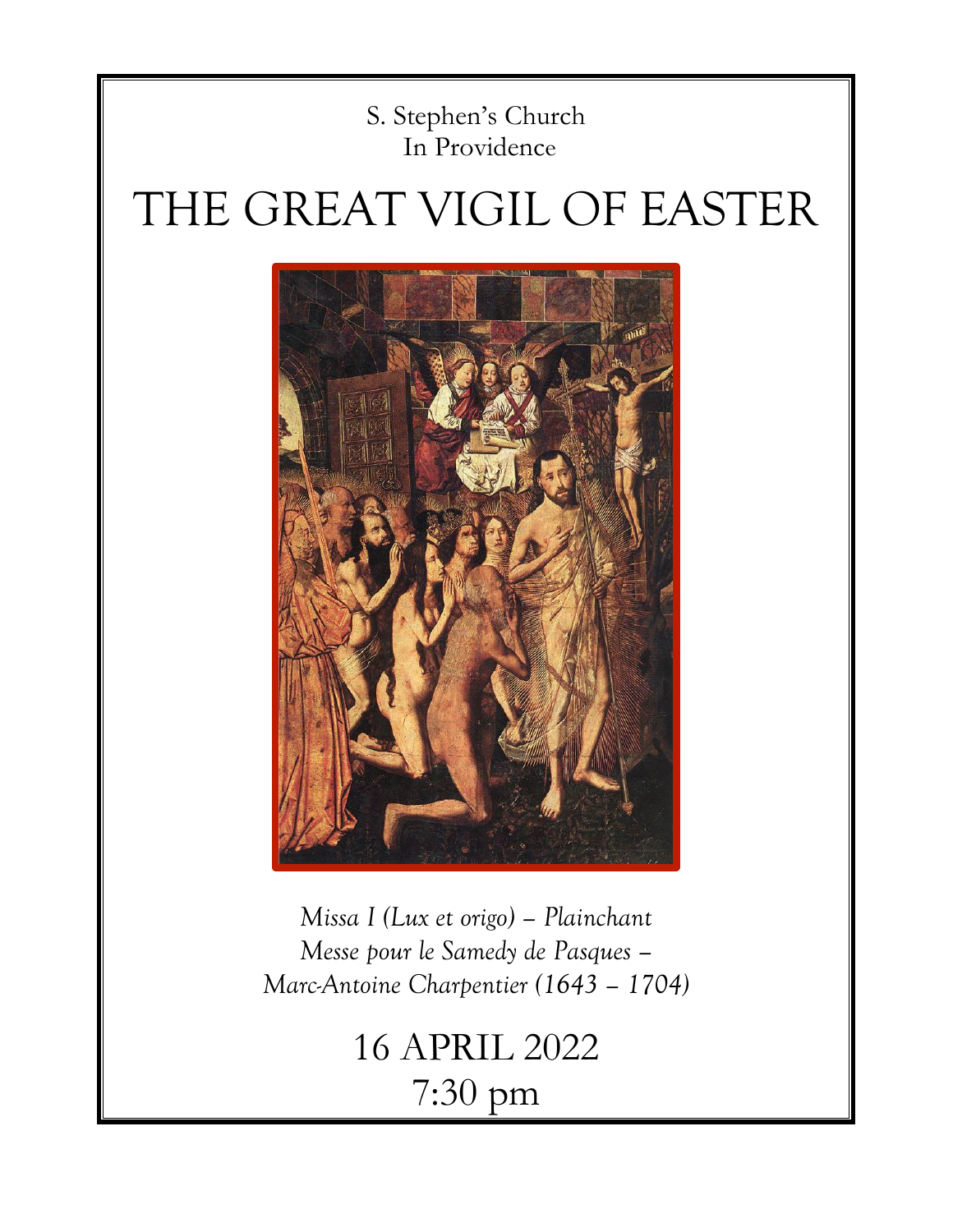### **THE BLESSING OF THE NEW FIRE**

Please stand when directed to do so. The New Fire is kindled in the darkness. The Celebrant then addresses the people and blesses the New Fire.

### **THE PREPARATION AND LIGHTING OF THE PASCHAL CANDLE**

The Deacon brings the Paschal candle to the Celebrant, who marks a cross on it. He then traces the Greek letter alpha above the cross, the letter omega below, and the numerals of the current year between the arms of the cross. When the cross and other marks have been made, the celebrant inserts five grains of incense in the candle. The celebrant then lights the candle from the New Fire.

### **THE PROCESSION**

The Deacon, bearing the Candle, leads the procession to the chancel, pausing three times and singing:

Deacon The Light of Christ. People **Thanks be to God.**

Candles held by the congregation are lighted during the procession.

### **THE EXSULTET**

### All stand holding lighted candles while the Cantor sings the following:

Rejoice now, all ye heavenly legions of Angels: all high things that pass understanding: for the King that cometh with victory, let the trumpet proclaim salvation.

Sing with joy, O earth, illumed with this celestial radiancy: and enlightened by the eternal God, thy glory, believe and know that thou hast put away the darkness of all mankind.

So likewise let our Mother, his holy Church, welcome the bright beams of light shed upon her: and let his holy courts be filled with the praise of his people.

I pray and beseech you therefore, dearly beloved, that all ye who here are present seeking this heavenly brightness make your supplication with me to the Almighty, that he would show forth his mercy toward me. That he who in my unworthiness numbered me among his ministers and called me to do him service, so may also vouchsafe to lighten my darkness, making me meet to praise this gift of fire with thankfulness. Through Jesus Christ our Mediator and Redeemer: who liveth and reigneth with him and the Holy Ghost, ever one God world without end. **Amen.**

Cantor The Lord be with you. People **And with thy spirit.** Cantor Lift up your hearts.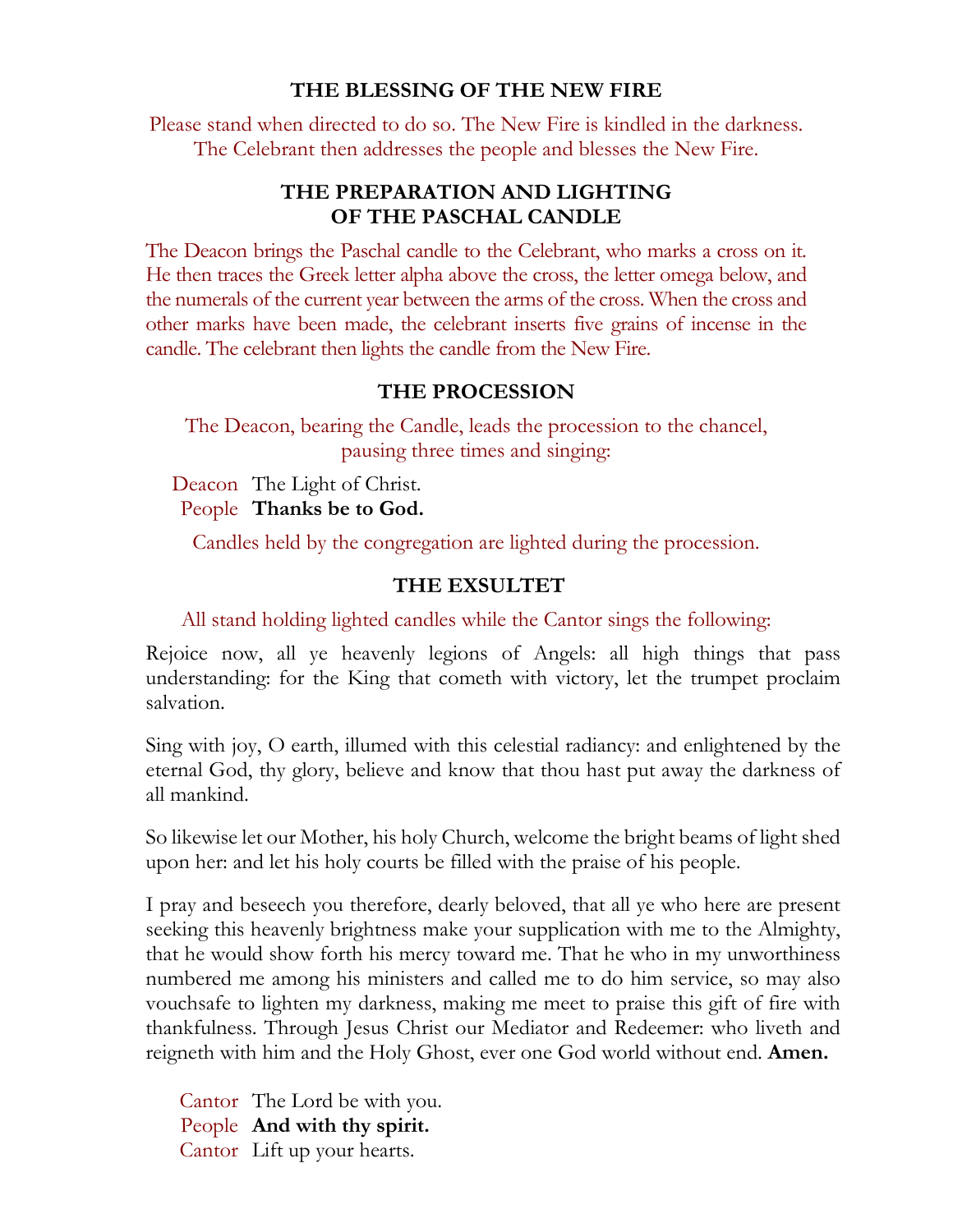People **We lift them up unto the Lord.** Cantor Let us give thanks unto our Lord God. People **It is meet and right so to do.**

It is very meet and right, that with the service of our lips we should glorify and should praise with heart and soul God the invisible and almighty, and likewise his only-begotten Son, Jesus Christ our Lord and Savior, who paid for us to the eternal Father the debt of Adam's transgression: and with his dear blood wiped away the reproach of our former offenses.

The night is come, wherein our fathers, the children of Israel, were led forth out of Egypt; thou dividedst the sea, and madest them to pass over as on dry land.

The night is come, whereby all that believe in Christ upon the face of all earth, delivered from this naughty world and out of the shadow of death, are renewed unto grace, and are made partakers of eternal life. The night is come, wherein the bonds of death were loosed, and Christ harrowing hell rose again in triumph.

For wherefore should man be born into this world, save that being born he might be redeemed? How wonderful then, O God, is thy loving-kindness unto us thy children! Behold, what manner of love he hath bestowed upon us: who to redeem a servant, delivered up his only Son!

O wonderful providence of Adam's transgression, that by such a death sin might be done away! O blessed iniquity, for whose redemption such a price was paid by such a Savior; O night verily blessed, to thee alone that time and that hour were made manifest, when our Savior Christ rose again from death unto life! The night is come, whereof David said: Behold, the night is as clear as the day: Then shall my night be turned into day.

The mystery therefore of this most holy night putteth to flight the deeds of darkness, purgeth away sin: restoreth innocence to the fallen, and gladness unto them that mourn: casteth out hatred. bringeth peace to all mankind, and boweth down mighty princes.

Therefore in this thy favorable time, accept, O holy Father, the evening sacrifice of this lighted candle, which as at this time thy holy Church maketh before thee, and offereth to thee by the hands of thy servants, the work, of the bees thy creatures. Ye hear, brethren, the meaning of this pillar we have set up, whereunto in God's honor the bright flame of fire doth set light. Which though it be never so much divided, yet knoweth not variableness nor loseth aught of its splendor. For the wax that melteth doth but feed the flame, for thereunto have the creatures of God's hand brought it forth, that it should give light in darkness.

O night verily blessed, wherein heaven and earth are joined, and mankind partaketh with the Godhead!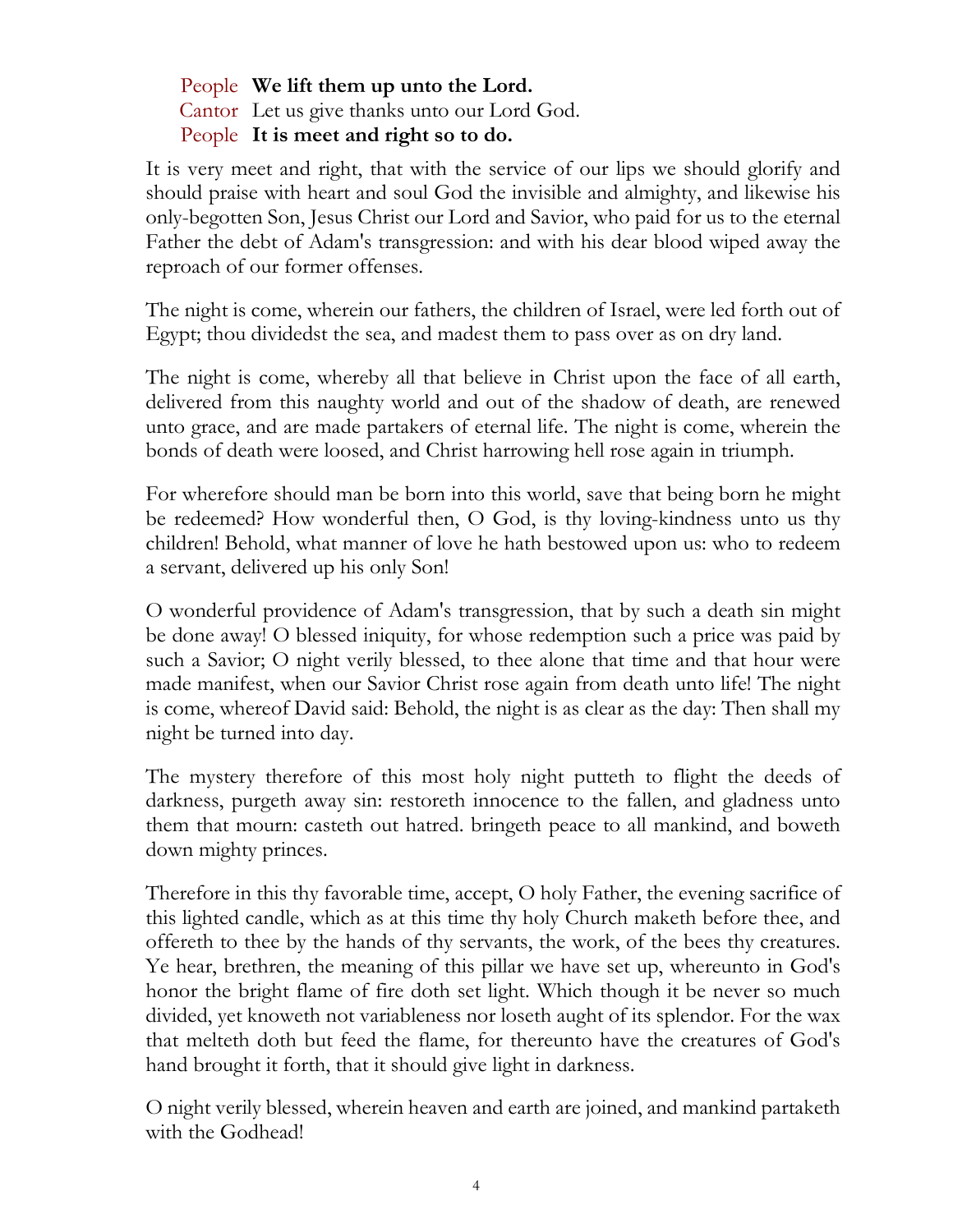We pray thee therefore, O most merciful: that this candle which we have lighted and consecrated before thee in thy own name, may continue to shine forth without ceasing, and may vanquish all the shades of darkness. That being accepted before thee as a sweet savor, it may be numbered with the lights that thou hast kindled. May the day-star find it burning when he dawneth into day: the day-star that riseth, and knoweth not his going down: but coming forth from the places of darkness gladly giveth forth light unto all creation.

Through the same Jesus Christ thy Son our Lord: Who liveth and reigneth with thee in the unity of the Holy Ghost, ever one God, world without end. **Amen.**

### **THE PROPHECIES**

### The Celebrant says

Let us hear the record of God's saving deeds in history, how he saved his people in ages past; and let us pray that our God will bring each of us to the fullness of redemption.

## **FIRST READING – The Story of Creation**

**Genesis 1:1-2:2** (Please be seated)

**Psalm 36:5-10** (Please remain seated) Tone II

**Collect** (Please stand)

Let us pray: O God, who didst wonderfully create, and yet more wonderfully restore, the dignity of human nature: Grant that we may share the divine life of him who humbled himself to share our humanity, thy Son Jesus Christ our Lord. **Amen.**

### **SECOND READING – The Flood**

### **Genesis 7:1-5, 11-18; 8:6-18; 9:8-13** (Please be seated)

**Psalm 46:1-7** (Please remained seated) chant: after Martin Luther

### **Collect** (Please stand)

Let us pray: Almighty God, who hast placed in the skies the sign of thy covenant with all living things: Grant that we, who are saved through water and the Spirit, may worthily offer to thee our sacrifice of thanksgiving; through Jesus Christ our Lord. **Amen.**

### **THIRD READING** – **Israel's Deliverance at the Red Sea**

### **Exodus 14:10-31** (Please be seated)

**Canticle –** The Song of Moses (Please remain seated) Tone I, Tonus Peregrinus **Collect** (Please stand)

Let us pray: O God, whose wonderful deeds of old shine forth even to our own day, and who didst once deliver by the power of thy mighty arm thy chosen people from slavery under Pharaoh, to be a sign for us of the salvation of all nations by the water of Baptism: Grant that all the peoples of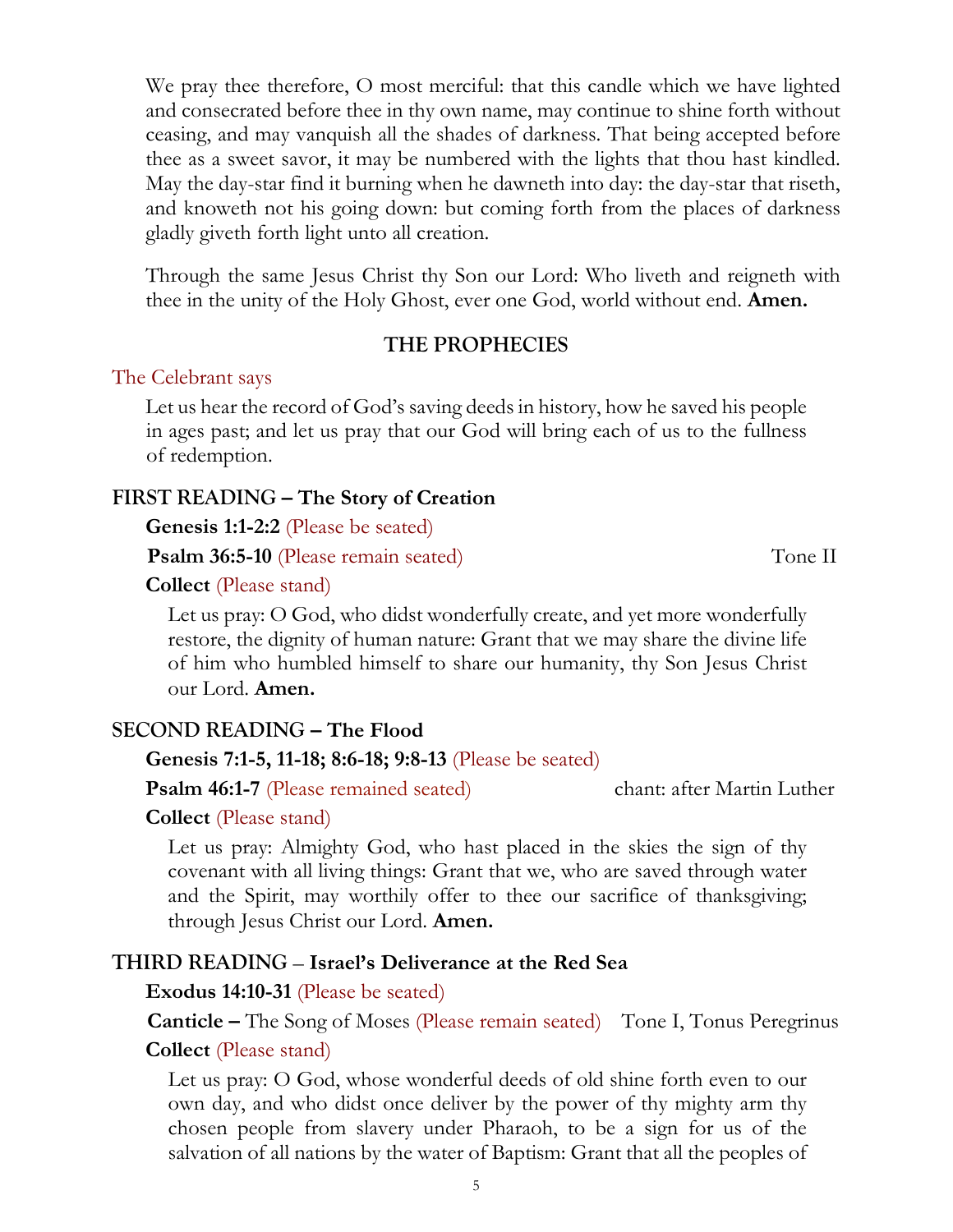the earth may be numbered among the offspring of Abraham, and rejoice in the inheritance of Israel; through Jesus Christ our Lord. **Amen.**

### **FOURTH READING** – **God's Presence in a Renewed Israel**

**Isaiah 4:2-6** (Please be seated)

**Psalm 122:1-6** (Please remain seated) Tone IV

### **Collect** (Please stand)

Let us pray. O God, who by the mouth of thy holy Prophets hast manifested thyself before all the children of the Church, to be in all places of thy dominion, to be the sower of good seed and the husbandman of thine elect branches: Grant unto thy peoples, that, the vineyard of thy planting and the harvest of thy sowing being purged of all thorns and briars, they may be made to bring forth worthy fruit in abundance; through Jesus Christ our Lord. **Amen.**

### **FIFTH READING – A New Heart and a New Spirit**

**Ezekiel 36: 24-28** (Please be seated)

**Psalm 42:1-7 –** (Please reman seated) chant. S.S. Wesley

### **Collect** (Please stand)

Let us pray: Almighty and everlasting God, who in the Paschal mystery hast established the new covenant of reconciliation: Grant that all who are reborn into the fellowship of Christ's Body may show forth in their lives what they profess by their faith; through Jesus Christ our Lord. **Amen.**

### **SIXTH READING – The Valley of Dry Bones**

**Ezekiel 37:1-14** (Please be seated)

**Psalm 30:1-5** (Please remain seated) Tone I

**Collect** (Please stand)

Let us pray: Almighty God, who by the Passover of thy Son hast brought us out of sin into righteousness and out of death into life: Grant to those who are sealed by thy Holy Spirit the will and the power to proclaim thee to all the world; through Jesus Christ our Lord. **Amen.**

### **SEVENTH READING – The Gathering of God's People**

### **Zephaniah 3:14-20** (Please be seated)

**Psalm 98** (Please remain seated) chant: Thomas Attwood

**Collect** (Please stand)

Let us pray: O God of unchangeable power and eternal light: Look favorably on thy whole Church, that wonderful and sacred mystery; by the effectual working of thy providence, carry out in tranquility the plan of salvation; let the whole world see and know that things which were cast down are being raised up, and things which had grown old are being made new, and that all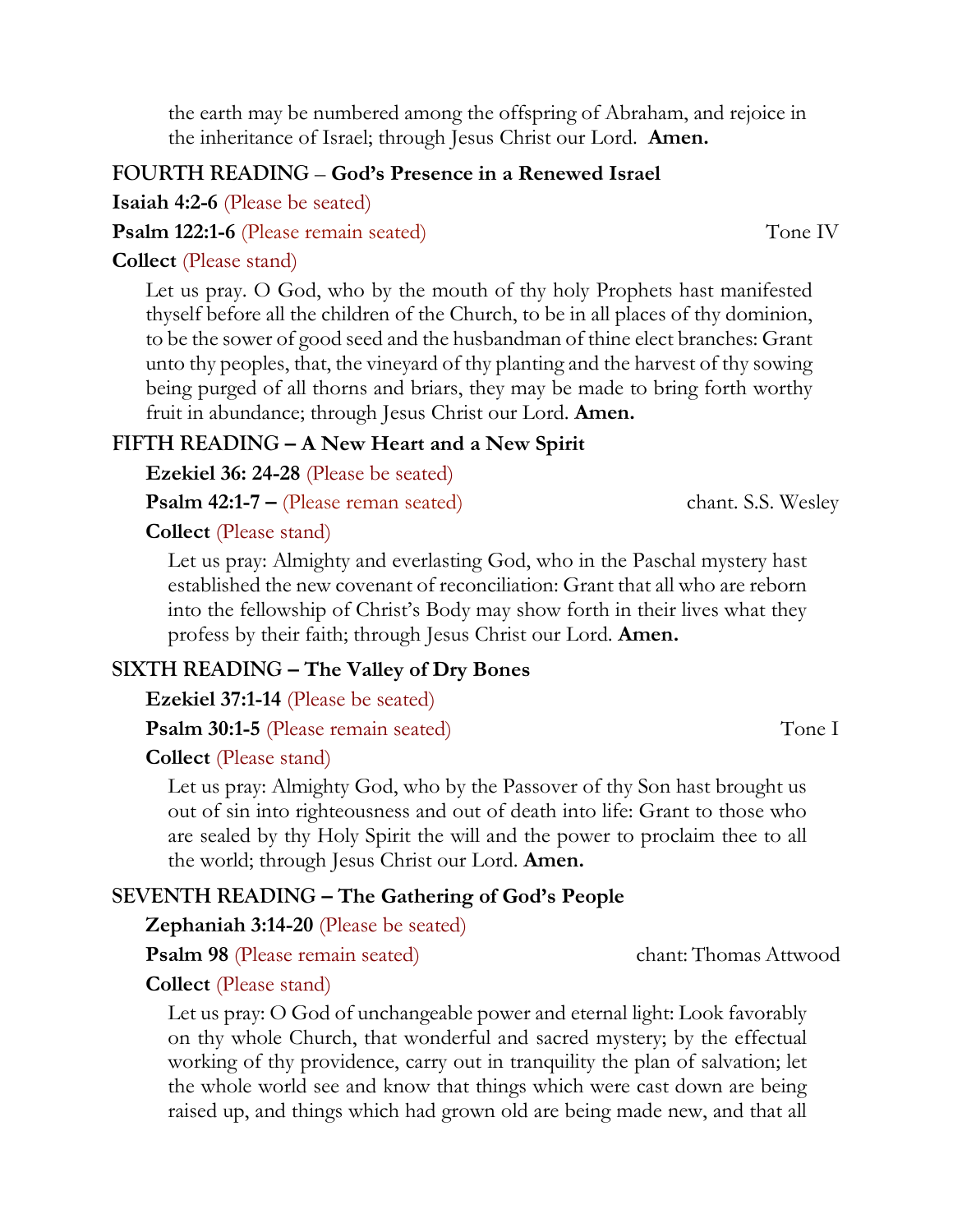things are being brought to their perfection in him through whom all things were made, thy Son Jesus Christ our Lord. **Amen.**

### **THE BLESSING OF THE FONT AND RENEWAL OF BAPTISMAL VOWS**

Please remain standing.

### **THE LITANY OF THE SAINTS I** (sung by the choir)

Kyrie eleison. **Kyrie eleison.** Christe eleison. **Christe eleison.** Kyrie eleison. **Kyrie eleison.**

O Christ, hear us. **O Christ, graciously hear us.** O God the Father of heaven: **Have mercy upon us.** O God the Son, Redeemer of the world: **Have mercy upon us.** O God, the Holy Ghost: **Have mercy upon us.** Holy Trinity, One God: **Have mercy upon us.**

Holy Mary: **Pray for us.** Holy Mother of God: **Pray for us.** Holy Virgin of Virgins: **Pray for us.**

(The same response is made until the following:)

Holy Anastasia: **Pray for us.** All ye holy Virgins and Widows: **Pray for us.** All ye Holy, Righteous, and Elect of God: **Intercede for us**.

### **THE BLESSING OF THE FONT**

Celebrant The Lord be with you. People **And with thy spirit.** Celebrant Lift up your hearts. People **We lift them up unto the Lord.** Celebrant Let us give thanks unto our Lord God. People **It is meet and right so to do.**

We give thee thanks, Almighty God, for the gift of water, over which thy Holy Spirit moved in the beginning of creation; through which thou didst lead the children of Israel out of their bondage in Egypt into the land of promise; in which thy Son Jesus Christ received the baptism of John and the anointing of the Holy Spirit, being manifested thereby as the Messiah, the Christ, who leadeth us, through his precious death and mighty resurrection, from the bondage of sin unto life everlasting.

We give thee thanks, O Father, for the water of Baptism, in which we are buried with Christ in his death; by which we partake of his resurrection; through which we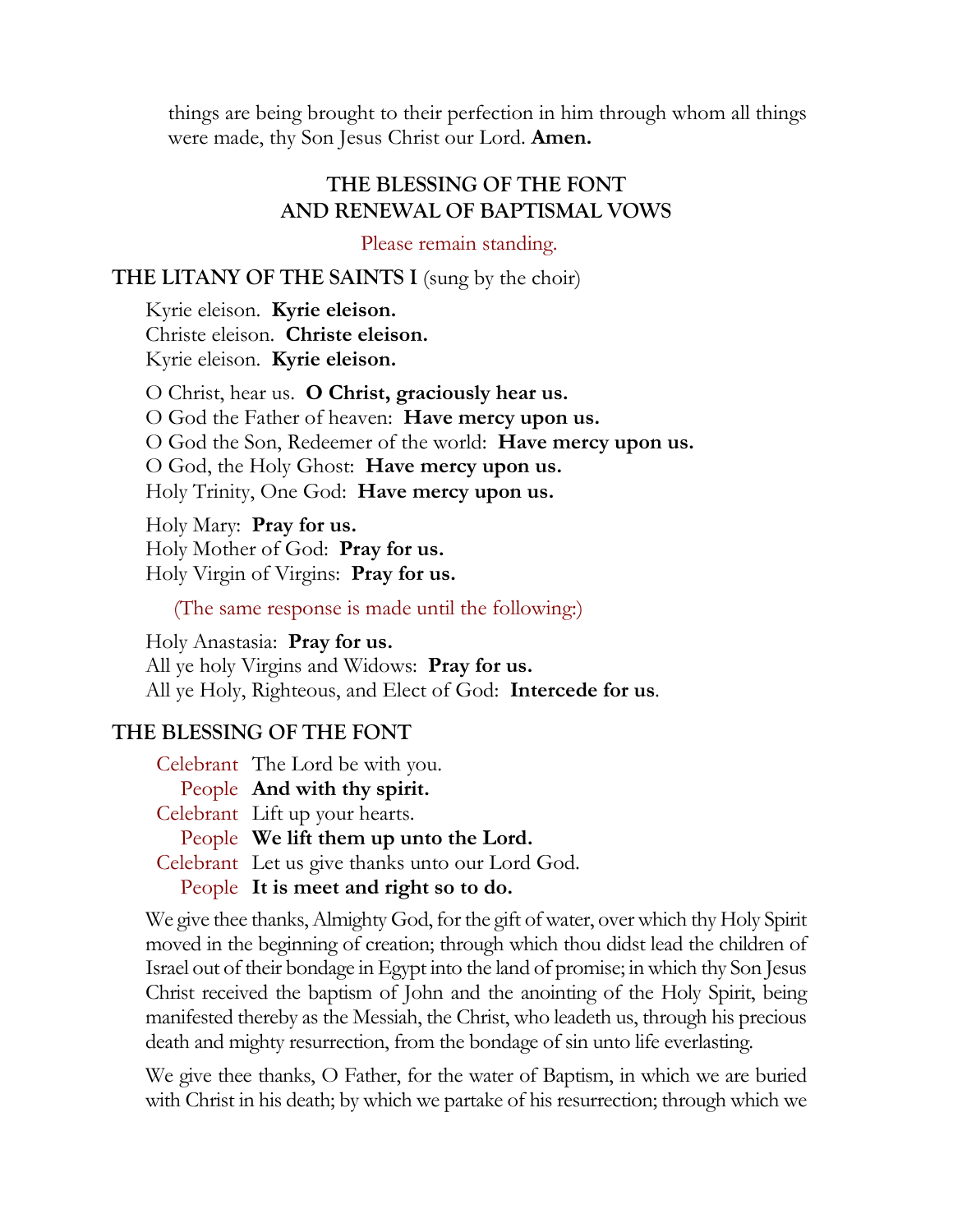are made regenerate of the Holy Spirit. Therefore in joyful obedience to thy Son, we bring into his fellowship them that come to him in faith, baptizing them in the Name of the Father, and of the Son, and of the Holy Spirit.

Now sanctify this water, we beseech thee, by thy Holy Spirit *(repeated twice)* that those here cleansed from sin and made regenerate may continue forever in the risen life of Jesus Christ our Savior, to whom, with thee and the same Holy Spirit, be all honor and glory, now and forever. **Amen.**

# **THE BAPTISMAL COVENANT**

- Celebrant Through the Paschal mystery, dearly beloved, we are buried with Christ by Baptism into his death, and raised with him to newness of life. I call upon you, therefore, now that our Lenten observance is ended, to renew the solemn promises and vows of Holy Baptism, by which we once renounced Satan and all his works, and promised to serve God faithfully in his holy Catholic Church.
- Celebrant Do you reaffirm your renunciation of evil and renew your commitment to Jesus Christ?
	- People **I do.**
- Celebrant Do you believe in God the Father?
- People **I believe in God, the Father almighty, maker of heaven and earth.**
- Celebrant Do you believe in Jesus Christ, the Son of God? People **I believe in Jesus Christ, his only Son, our Lord; who was conceived by the Holy Ghost born of the Virgin Mary. suffered under Pontius Pilate, was crucified, dead, and buried. He descended into hell. The third day he rose again from the dead. He ascended into heaven, and sitteth on the right hand of God the Father Almighty.**
	- **From thence he shall come to judge the quick and the dead.**

Celebrant Do you believe in God the Holy Ghost?

People **I believe in the Holy Ghost, the holy Catholic Church, the communion of saints, the forgiveness of sins, the resurrection of the body, and the life everlasting.**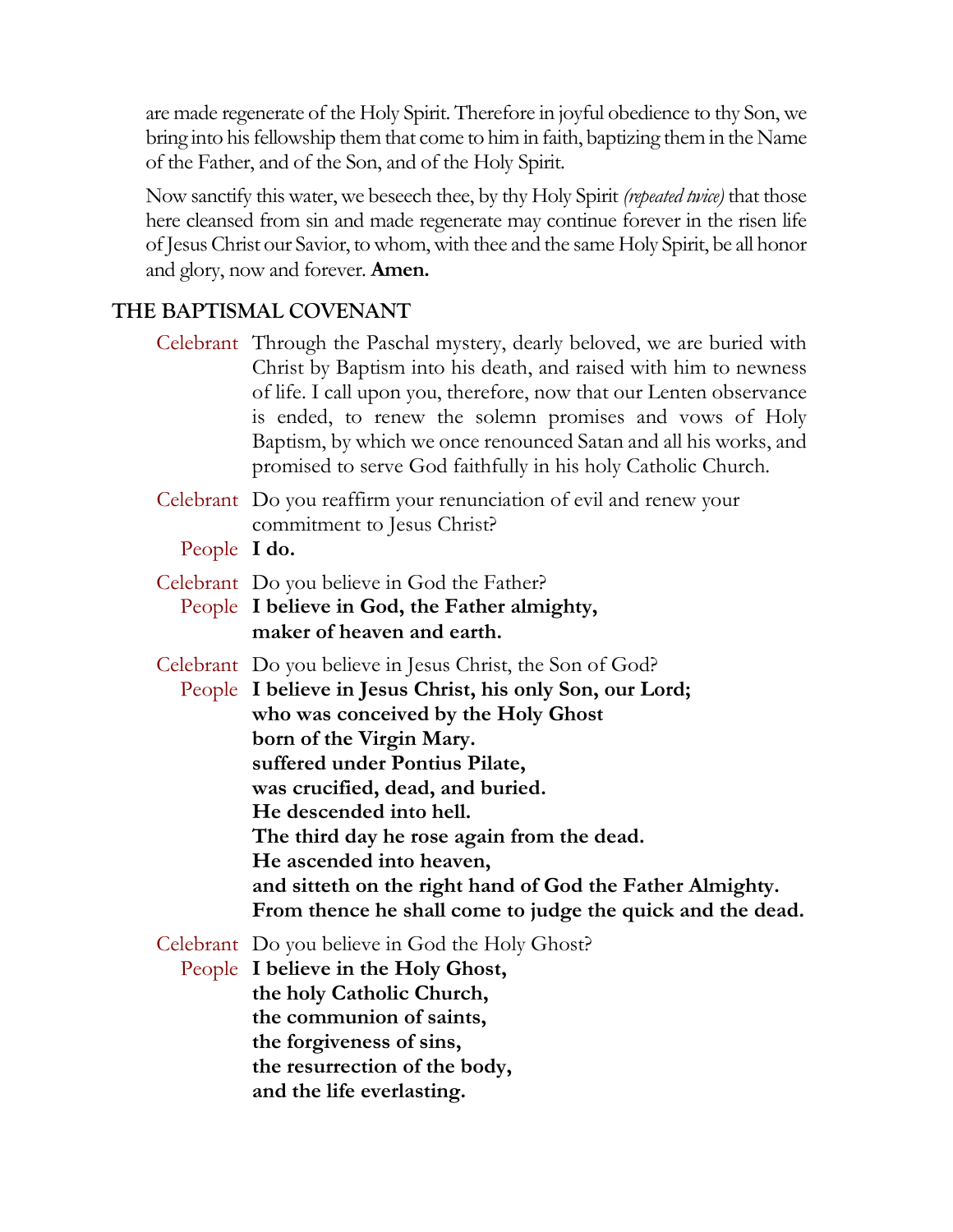| Celebrant Will you continue in the apostles' teaching and fellowship, in the<br>breaking of bread, and in the prayers?<br>People I will, with God's help. |
|-----------------------------------------------------------------------------------------------------------------------------------------------------------|
| Celebrant Will you persevere in resisting evil, and, whenever you fall into<br>sin, repent and return to the Lord?                                        |
| People I will, with God's help.                                                                                                                           |
| Celebrant Will you proclaim by word and example the Good News of God<br>in Christ?                                                                        |
| People I will, with God's help.                                                                                                                           |
| Celebrant Will you seek and serve Christ in all persons, loving your<br>neighbor as yourself?                                                             |
| People I will, with God's help.                                                                                                                           |
| Celebrant Will you strive for justice and peace among all people, and<br>respect the dignity of every human being?                                        |
| People I will, with God's help.                                                                                                                           |

May Almighty God, the Father of our Lord Jesus Christ, who hath given us a new birth by water and the holy Spirit, and bestowed upon us the forgiveness of sins, keep us in eternal life by his grace, through Jesus Christ our Lord. **Amen.**

As the Procession returns to the Sanctuary, the Celebrant sprinkles the congregation with water from the Font as a reminder of their Baptism.

### **LITANY OF THE SAINTS II**

Be thou merciful: **Spare us, good Lord.** Be thou merciful: **Graciously hear us, good Lord.**

From all evil: **Good Lord deliver us.** From all deadly sin: **Good Lord deliver us.**

(The same response is made until the following:)

Even though we be sinners:

### **We beseech thee to hear us, good Lord.**

That it may please thee to spare us: **We beseech thee to hear us, good Lord.**

(The same response is made until the following:)

O Lamb of God, that takest away the sins of the world: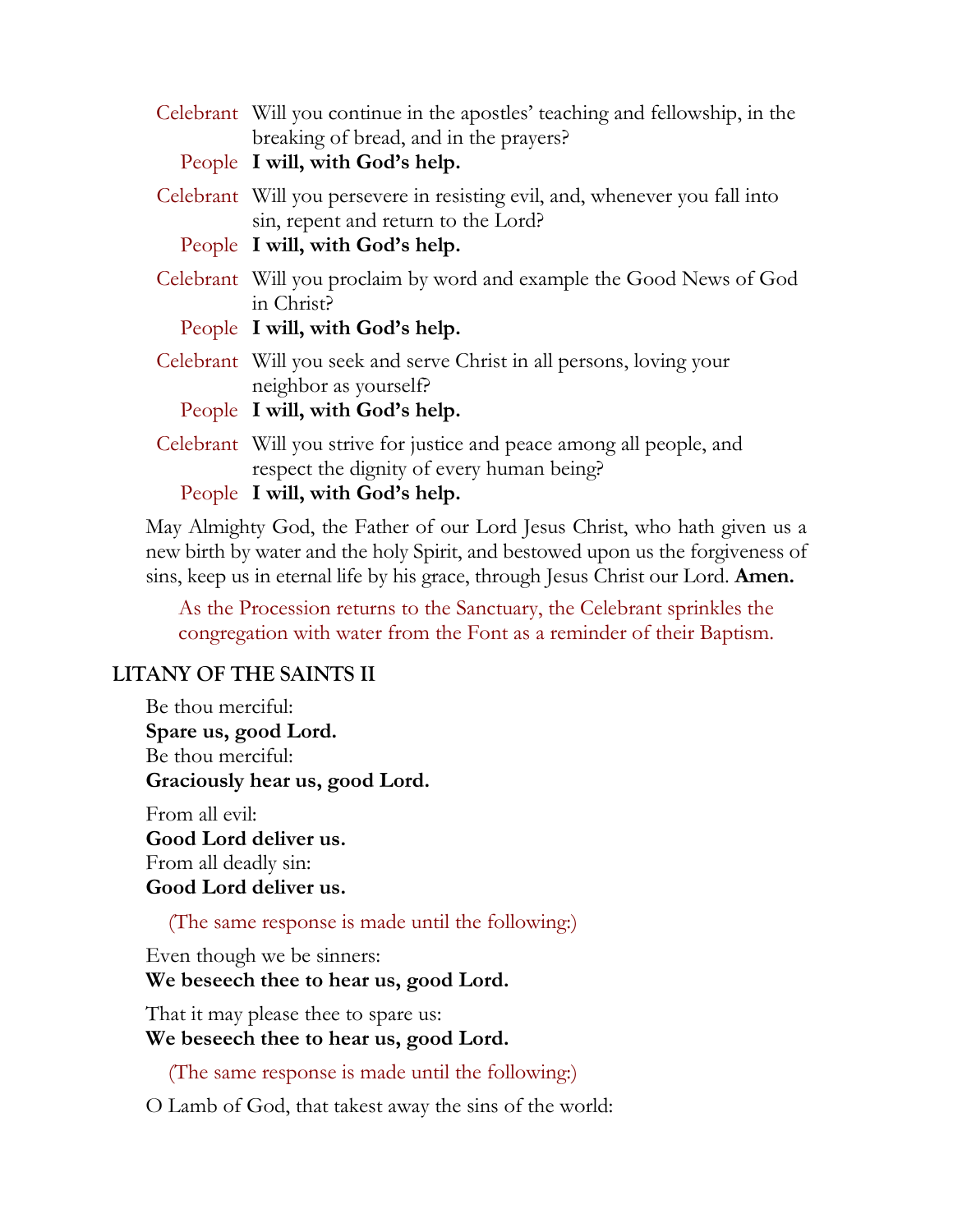### **Spare us, good Lord.**

O Lamb of God, that takest away the sins of the world: **Graciously hear us, good Lord.**

O Lamb of God, that takest away the sins of the world: **Have mercy upon us.**

O Christ, hear us.

**O Christ, graciously hear us.**

Kyrie eleison. Christe eleison. Kyrie eleison.

The people extinguish their candles. Please remain standing.

# **THE FIRST MASS OF EASTER**

**OPENING ACCLAMATION** (sung three times at successively higher pitches)



Bells are rung during the fanfare and throughout the Gloria which follows.

### **GLORIA IN EXCELSIS**

Gloria in excelsis Deo, et in terra pax hominibus bonae voluntatis. Laudamus te, benedicimus te, adoramus te, glorificamus te, gratias agimus tibi propter magnam gloriam tuam, Domine Deus, Rex coelestis, Deus Pater Omnipotens. Domine Fili unigenite Jesu Christe; Dominus Deus, Agnus Dei, Filius Patris, qui tollis peccata mundi, miserere nobis. Qui tollis peccata mundi, suscipe deprecationem nostram. Qui sedes ad dexteram Patris, miserere nobis. Quoniam tu solus sanctus; tu solus Dominus; tu solus altissimus, Jesu Christe, cum sancto Spiritu, in gloria Dei Patris. Amen.

*Glory be to God on high, and on earth peace, good will towards men. We praise thee, we bless thee, we worship thee, we glorify thee, we give thanks to thee for thy great glory, O Lord God, heavenly King, God the Father Almighty. O Lord, the only-begotten Son, Jesus Christ; O Lord God, Lamb of God, Son of the Father, that takest away the sins of the world, have mercy upon us. Thou that takest away the sins of the world, receive our prayer. Thou that sittest at the right hand of God the Father, have mercy upon us. For thou only art holy; thou only art the Lord; thou only, O Christ, with the Holy Ghost, art most high*  $\mathbb F$  *in the glory of God the Father. Amen.*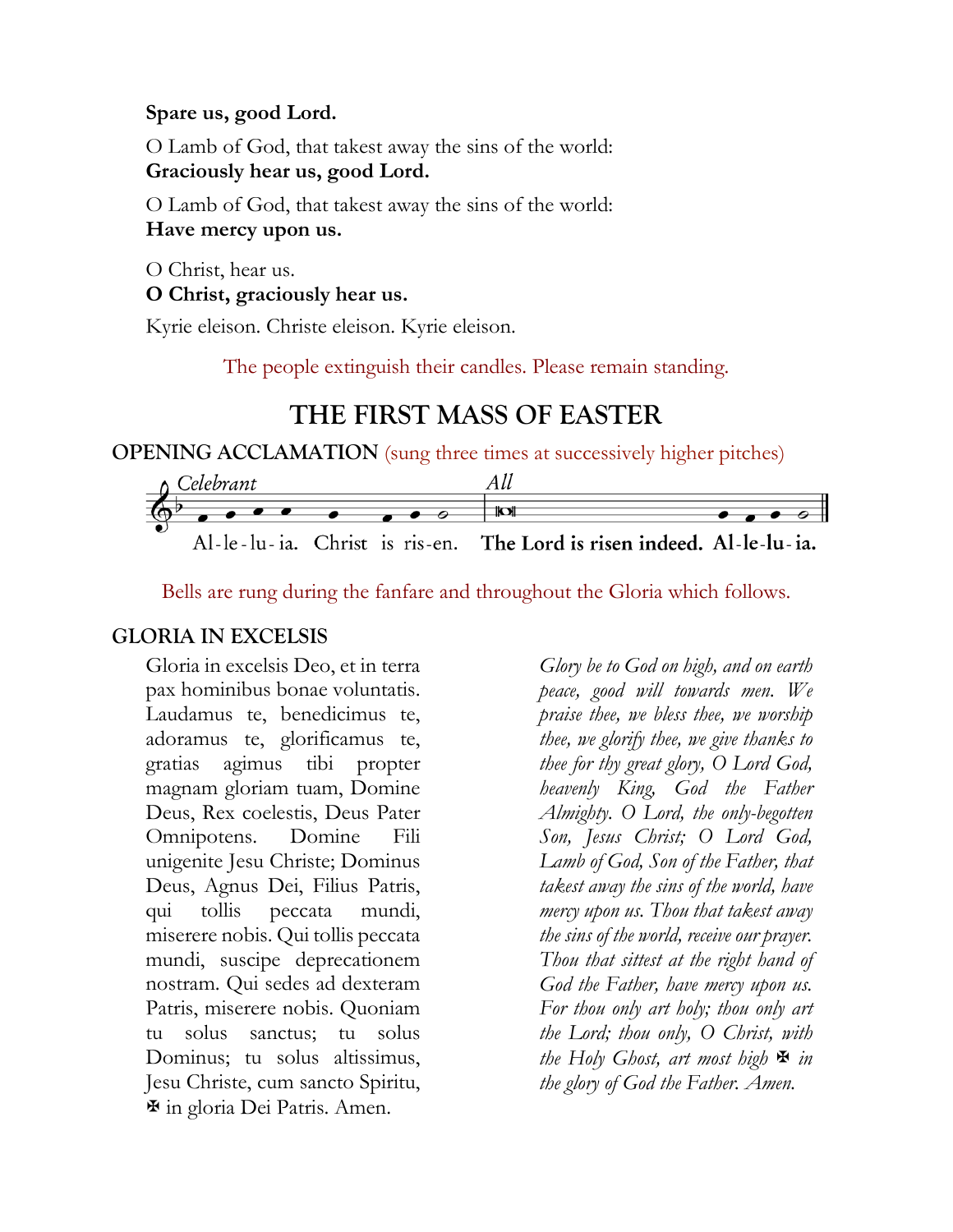# **COLLECT**

Celebrant The Lord be with you. People **And with thy spirit.** Celebrant Let us pray.

O God, who didst make this most holy night to shine with the glory of the Lord's resurrection: Stir up in thy Church that spirit of adoption which is given to us in Baptism, that we, being renewed both in body and mind, may worship thee in sincerity and truth; through the same Jesus Christ our Lord, who liveth and reigneth with thee in the unity of the same Spirit, one God, now and for ever. **Amen.**

# **THE LITURGY OF THE WORD**

**EPISTLE** – Romans 6:3-11 (Please be seated)

Do you not know that all of us who have been baptized into Christ Jesus were baptized into his death? We were buried therefore with him by baptism into death, so that as Christ was raised from the dead by the glory of the Father, we too might walk in newness of life. For if we have been united with him in a death like his, we shall certainly be united with him in a resurrection like his. We know that our old self was crucified with him so that the sinful body might be destroyed, and we might no longer be enslaved to sin. For he who has died is freed from sin. But if we have died with Christ, we believe that we shall also live with him. For we know that Christ being raised from the dead will never die again; death no longer has dominion over him. The death he died he died to sin, once for all, but the life he lives he lives to God. So you also must consider yourselves dead to sin and alive to God in Christ Jesus.

*Subdeacon* The Word of the Lord. *People* **Thanks be to God.**

**THE GREAT ALLELUIA** (Please stand. Sung by Cantor and repeated by all three times.)



### **PSALM 114** – *In exitu Israel* Tonus Peregrinus

WHEN Israel came out of Egypt : and the house of Jacob from among the strange people, 2 Judah was his sanctuary : and Israel his dominion. 3 The sea saw that, and fled : Jordan was driven back. 4 The mountains skipped like rams: and the little hills like young sheep. 5 What aileth thee, O thou sea, that thou fleddest: and thou Jordan, that thou wast driven back? 6 Ye mountains, that ye skipped like rams: and ye little hills, like young sheep? 7 Tremble, thou earth, at the presence of the Lord : at the presence of the God of Jacob; 8 Who turned the hard rock into a standing water: and the flint-stone into a springing well. Glory be...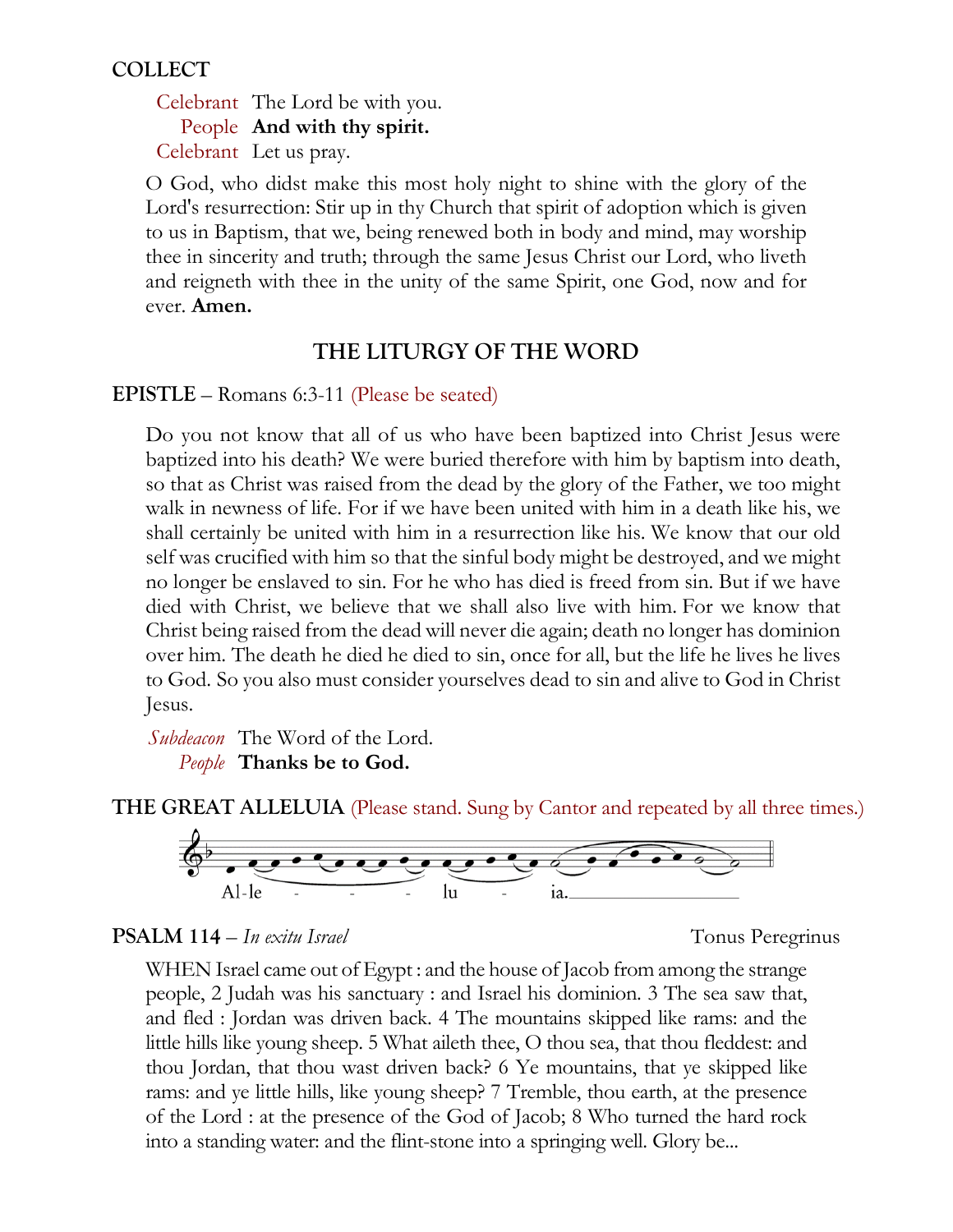### **THE HOLY GOSPEL –** *Matthew 28: 1-10*

Deacon The Lord be with you. People **And with thy spirit.** Deacon  $\Phi$  The Holy Gospel of our Lord Jesus Christ according to Matthew. People **Glory be to thee, O Lord.**

Now after the sabbath, toward the dawn of the first day of the week, Mary Mag′dalene and the other Mary went to see the sepulchre. And behold, there was a great earthquake; for an angel of the Lord descended from heaven and came and rolled back the stone, and sat upon it. His appearance was like lightning, and his raiment white as snow. And for fear of him the guards trembled and became like dead men. But the angel said to the women, "Do not be afraid; for I know that you seek Jesus who was crucified. He is not here; for he has risen, as he said. Come, see the place where he lay. Then go quickly and tell his disciples that he has risen from the dead, and behold, he is going before you to Galilee; there you will see him. Lo, I have told you." So they departed quickly from the tomb with fear and great joy, and ran to tell his disciples. And behold, Jesus met them and said, "Hail!" And they came up and took hold of his feet and worshiped him. Then Jesus said to them, "Do not be afraid; go and tell my brethren to go to Galilee, and there they will see me."

Deacon The Gospel of the Lord. People **Praise be to thee, O Christ.**

## **SERMON** *Fr. Locke*

### **THE PEACE**

Celebrant The Peace of the Lord be always with you. People **And with thy spirit.**

The people are seated for the Offertory and stand for the Hymn and censing.

### **THE LITURGY OF THE EUCHARIST**

### **OFFERTORY ANTIPHON –** *Dextera Domini* Tone II

The right hand of the Lord hath the pre-eminence: the right hand of the Lord bringeth mighty things to pass: I shall not die, but live, and declare the works of the Lord.

**MOTET –** *Gloria in excelsis Deo Thomas Weelkes (1576-1623)*

Gloria in excelsis Deo! Sing, my soul, to God the Lord, All in glory's highest key. Lay the angels' choir abroad, In their highest holy day. Crave thy God to tune thy heart Unto praise's highest part. Gloria in excelsis Deo! Amen.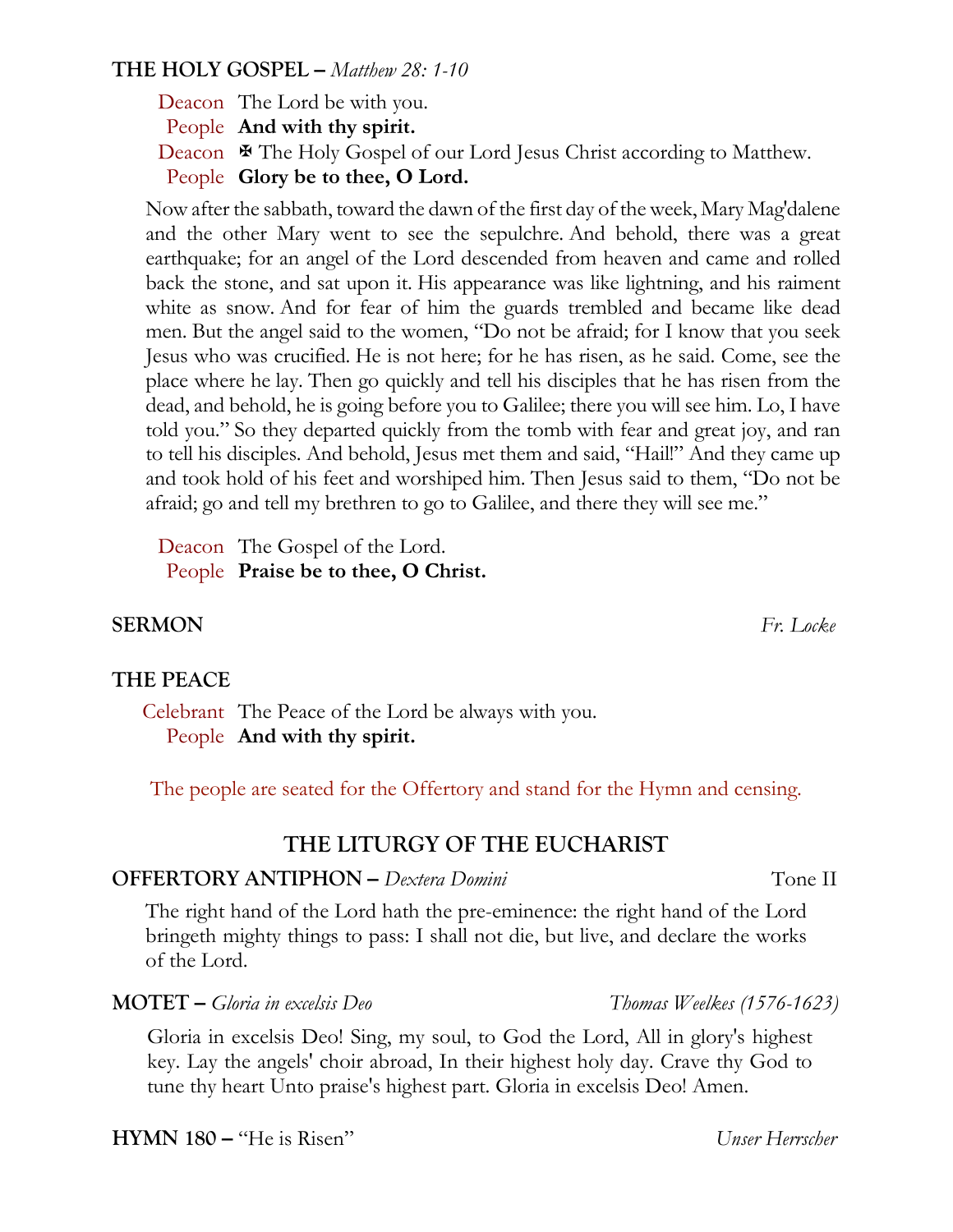### **ORATE, FRATRES**

- Celebrant Pray, brothers and sisters, that this my sacrifice and yours may be acceptable to God, the Father Almighty.
	- People **May the Lord receive this Sacrifice at thy hands, to the praise and glory of his Name, both to our benefit, and that of all his holy Church.**

## **SURSUM CORDA**

| Celebrant The Lord be with you.                 |
|-------------------------------------------------|
| People And with thy servant.                    |
| Celebrant Lift up your hearts.                  |
| People We lift them up unto the Lord.           |
| Celebrant Let us give thanks unto our Lord God. |
| People It is meet and right so to do.           |

It is very meet, right, and our bounden duty, that we should at all times, and in all places, give thanks unto thee, O Lord, holy Father, almighty, everlasting God. But chiefly we are bound to praise thee for the glorious resurrection of thy Son Jesus Christ our Lord; for he is the very Paschal Lamb, who was sacrificed for us, and hath taken away the sin of the world; who by his death hath destroyed death, and by his rising to life again hath won for us everlasting life. Therefore with Angels and Archangels, and with all the company of heaven, we laud and magnify thy glorious Name; evermore praising thee, and saying,

# **SANCTUS ET BENEDICTUS**

Sanctus, Sanctus, Sanctus, Dominus Deus Sabaoth: Pleni sunt caeli et terra gloria tua. Hosanna in excelsis. Benedictus qui venit in nomine Domini. Hosanna in excelsis.

*Holy, holy, holy, Lord God of Hosts: Heaven and earth are full of thy Glory. Glory be to thee, O Lord Most High. Blessed is he that cometh in the name of the Lord. Hosanna in the highest.*

### **EUCHARISTIC PRAYER A** (Please kneel if you are able to do so.)

Holy and gracious Father: In thine infinite love thou didst make us for thyself; and, when we had fallen into sin and become subject to evil and death, thou didst mercifully send Jesus Christ, thine only-begotten and eternal Son, to share our humanity, to live and die as one of us, and to reconcile us unto thee, who art the God and Father of all.

He stretched out his arms upon the cross, and there made an offering of himself in obedience to thy will, a perfect sacrifice for the whole world.

On the night in which he was betrayed unto suffering and death, our Lord Jesus took bread; and when he had given thanks unto thee, he brake it, and gave it to his disciples, saying, "Take, eat: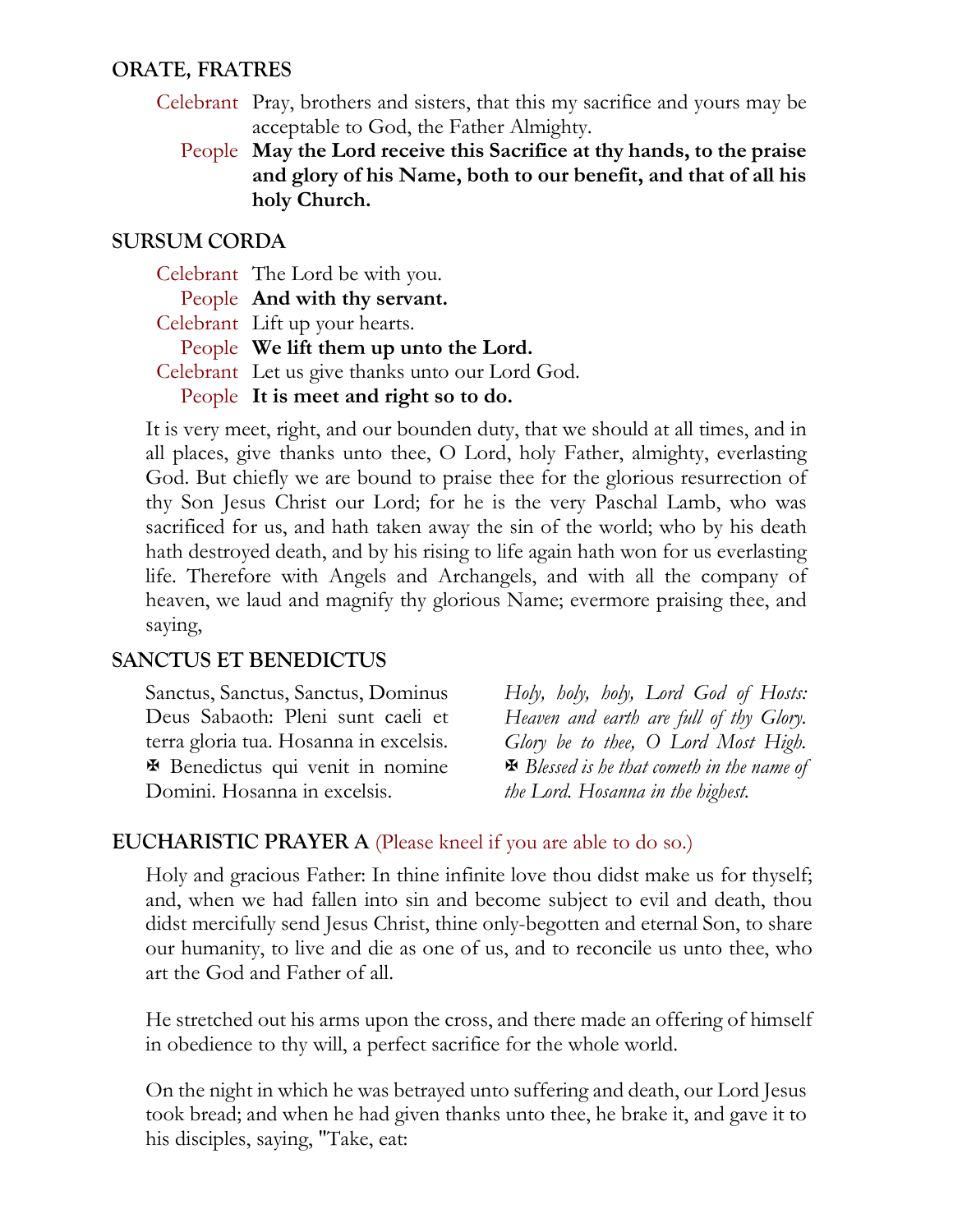### THIS IS MY BODY, WHICH IS GIVEN FOR YOU. Do this in remembrance of me."

ж

Likewise, after supper he took the cup; and when he had given thanks, he gave it to them, saying, "Drink ye all of this:

```
FOR THIS IS MY BLOOD OF THE NEW COVENANT
WHICH IS SHED FOR YOU, AND FOR MANY, FOR THE REMISSION OF SINS.
        Do this, as oft as ye shall drink it, in remembrance of me."
                                 Ж
```
Therefore we proclaim the mystery of faith:

Celebrant and People



We celebrate the memorial of our redemption, O Father, in this sacrifice of praise and thanksgiving. Recalling his blessed death, his mighty resurrection and glorious ascension, we offer unto thee these gifts.

Sanctify them, we beseech thee, by thy Holy Spirit, that they may be for thy people the Body and Blood of thy Son, Jesus Christ, the holy food and drink of new and unending life in him. Do thou likewise  $\mathbf{\Psi}$  sanctify us thy servants, that we may faithfully receive this holy Sacrament and serve thee in unity, constancy, and peace; and at the last day bring us with the ever-blessed and glorious Virgin Mary, Blessed Stephen our patron*,* and all thy saints into the joy of thine eternal kingdom.

All this we ask through thy Son Jesus Christ our Lord, by whom and with whom and in whom, in the unity of the Holy Spirit, all honor and glory be unto thee, O Father Almighty, world without end. **AMEN.**

**THE LORD'S PRAYER** (music found at S 119 in the front portion of the Hymnal)

And now as our Savior Christ hath taught us, we are bold to say

Our Father, **who art in heaven, hallowed be thy Name, thy kingdom come, thy will be done, on earth as it is in heaven. Give us this day our daily bread. And forgive us our trespasses, as we forgive those who trespass against us. And lead us not into temptation,**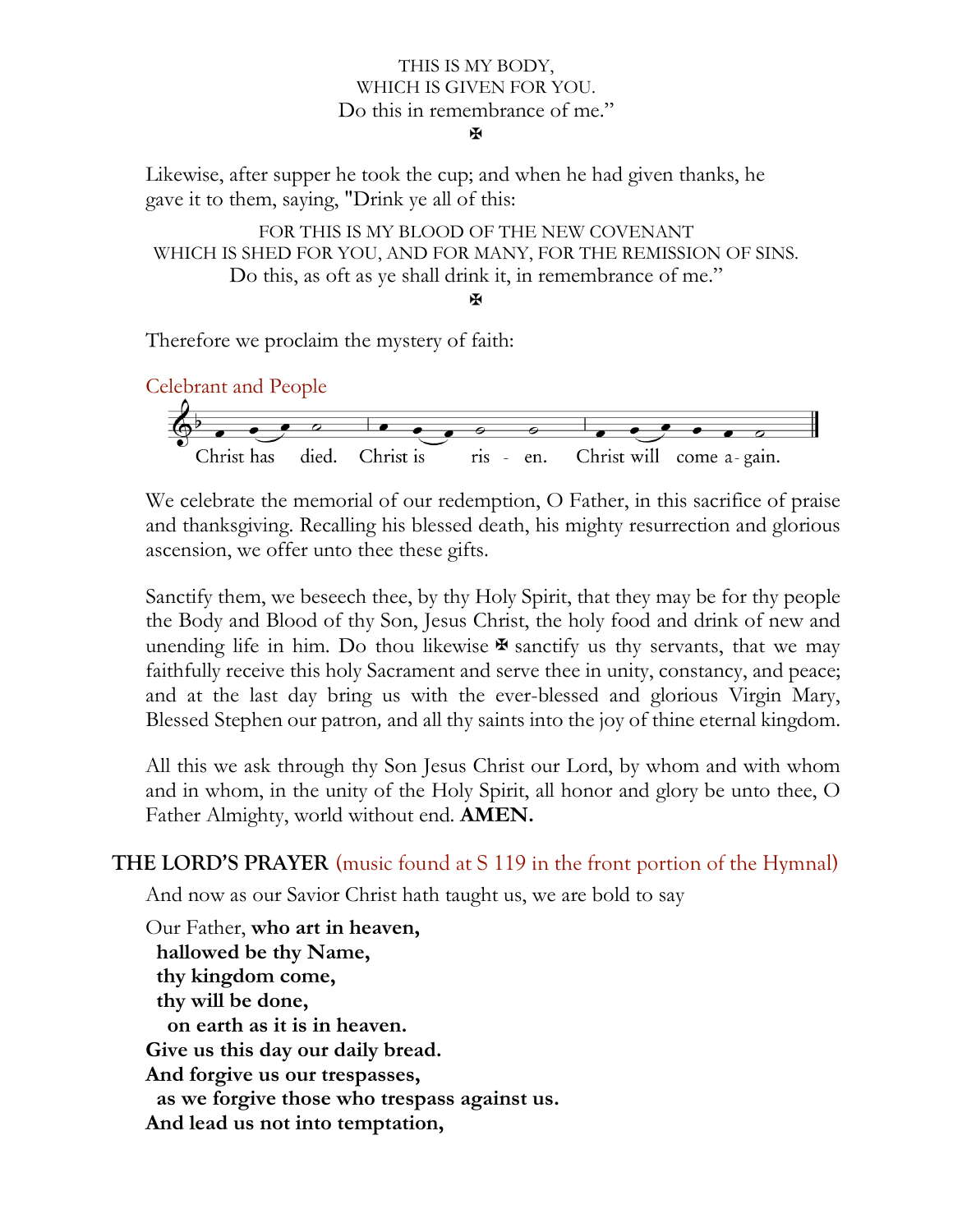**but deliver us from evil. For thine is the kingdom, and the power, and the glory, for ever and ever. Amen.**

### **THE BREAKING OF THE BREAD – CHRIST OUR PASSOVER**

intoned by the Celebrant and repeated by all



Celebrant Christ our Passover is sacrificed for us: Therefore let us keep the feast. People **Alleluia, alleluia, alleluia.**

### **THE INVITATION – ECCE AGNUS DEI**

- Celebrant  $\mathbf{\Psi}$  Behold the Lamb of God; behold him that taketh away the sins of the world.
	- People **Lord, I am not worthy that thou shouldest come under my roof: but speak the word only, and my soul shall be healed.**

### **COMMUNION ANTIPHON** – *Pascha nostrum*Tone I

Christ our Passover is sacrificed for us, alleluia: therefore let us keep the feast with the unleavened bread of sincerity and truth, alleluia, alleluia, alleluia.

### **THE ADMINISTRATION OF HOLY COMMUNION**

*Please come forward to the altar rail via the center aisle. If you are unable to come forward, communion can be brought to you in your pew. All baptized Christians are welcome to receive the Eucharist at the Lord's Table. Gluten-free wafers are available. If you are not receiving, you are invited to come forward for a blessing (indicated by crossing your arms over your chest). If you have not been baptized, and find yourself drawn to Jesus Christ and life in him, please let one of our clergy know. We would be honored to have a conversation with you about baptism, or answer any other questions. Baptism and life in the Body of Christ is open to all.*

**HYMN 187** – "Through the Red Sea brought at last" *Straf mich nicht* 

### **THE CLOSING RITE**

#### **POST-COMMUNION PRAYER** *(Please kneel or stand)*

Almighty and everliving God, **we most heartily thank thee for that thou dost feed us, in these holy mysteries, with the spiritual food of the most precious Body and Blood of thy Son our Savior Jesus Christ; and dost assure us thereby of thy favor and goodness towards us; and that we are very members incorporate in the mystical body of thy Son, the blessed company of all faithful people; and are also heirs, through hope, of thy everlasting kingdom. And we humbly beseech thee, O heavenly Father,**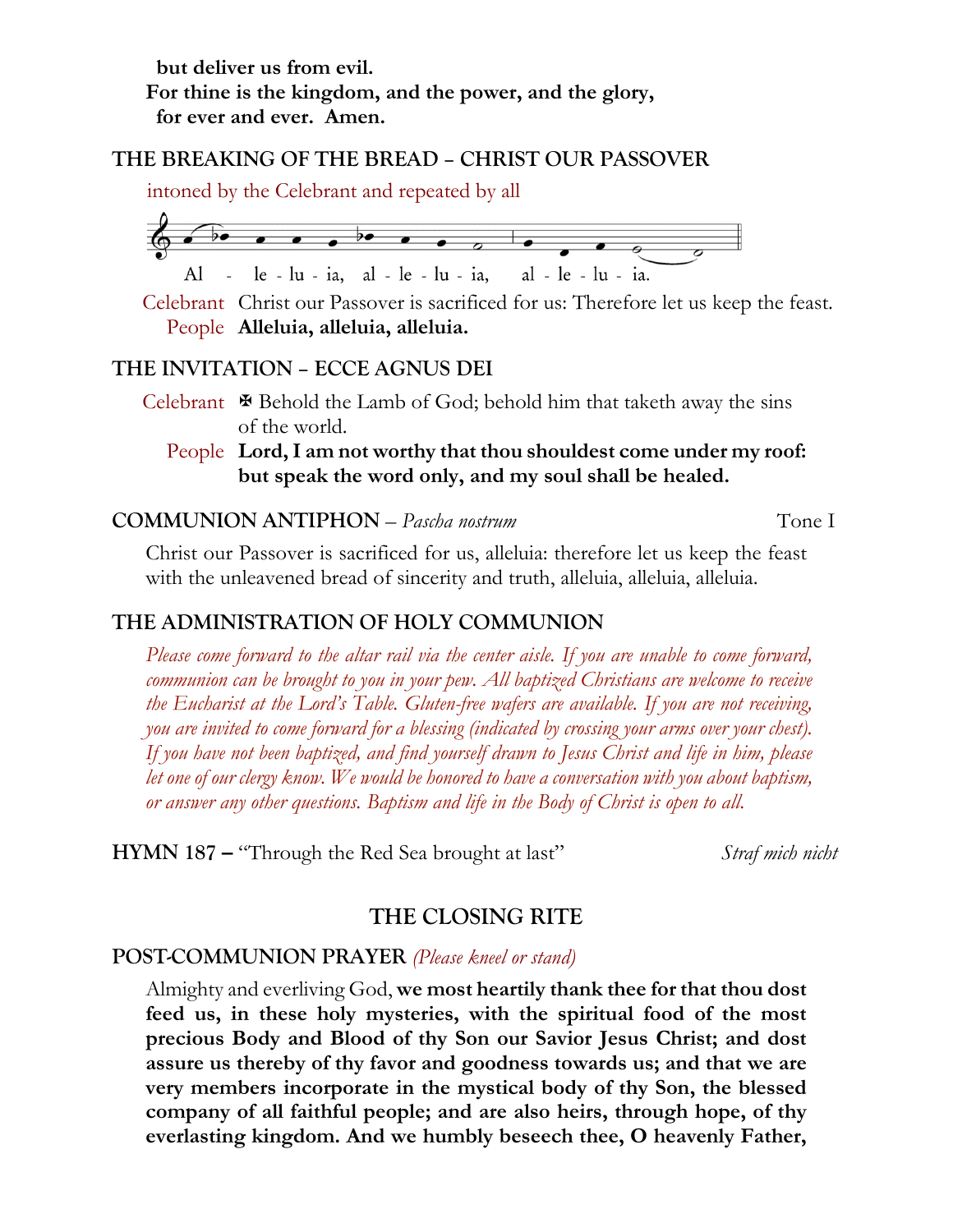**so to assist us with thy grace, that we may continue in that holy fellowship, and do all such good works as thou hast prepared for us to walk in; through Jesus Christ our Lord, to whom with thee and the Holy Ghost, be all honor and glory, world without end. Amen.**

# **SOLEMN BLESSING OF EASTER**

Celebrant The Lord be with you. People **And with thy Spirit.**

May Almighty God, who has redeemed us and made us his children through the resurrection of his Son our Lord, bestow upon you the riches of his blessing. **Amen.**

May God, who through the water of baptism has raised us from sin into newness of life, make you holy and worthy to be united with Christ for ever. **Amen.**

May God, who has brought us out of bondage to sin into true and lasting freedom in the Redeemer, bring you to your eternal inheritance. **Amen.**

And the blessing of God Almighty,  $\mathcal F$  the Father, the Son, and the Holy Spirit, be upon you and remain with you for ever. **Amen.**

### **DISMISSAL**

Deacon Let us go forth in the name of Christ, alleluia, alleluia. People Thanks be to God, al-le-lu - ia, al-le lu

**HYMN 174 –** "At the Lamb's High Feast we sing" *Salzburg*

**VOLUNTARY –** *Symphony no. 5 in F minor, Op. 42 Charles-Marie Widor* V. Toccata *(1844 – 1937)*

Please join us in the Guild House Library for a champagne reception.

The Cantor for the Exsultet and other portions of the liturgy was Mr. Jason Connell.

**Tomorrow! Easter Day: The Sunday of the Resurrection** Morning Prayer & Low Mass – 8 am Sunday School 9:55 am Procession & Festal Solemn Mass – 10 am Festive Coffee Hour and Easter Egg Hunt 11:30 am